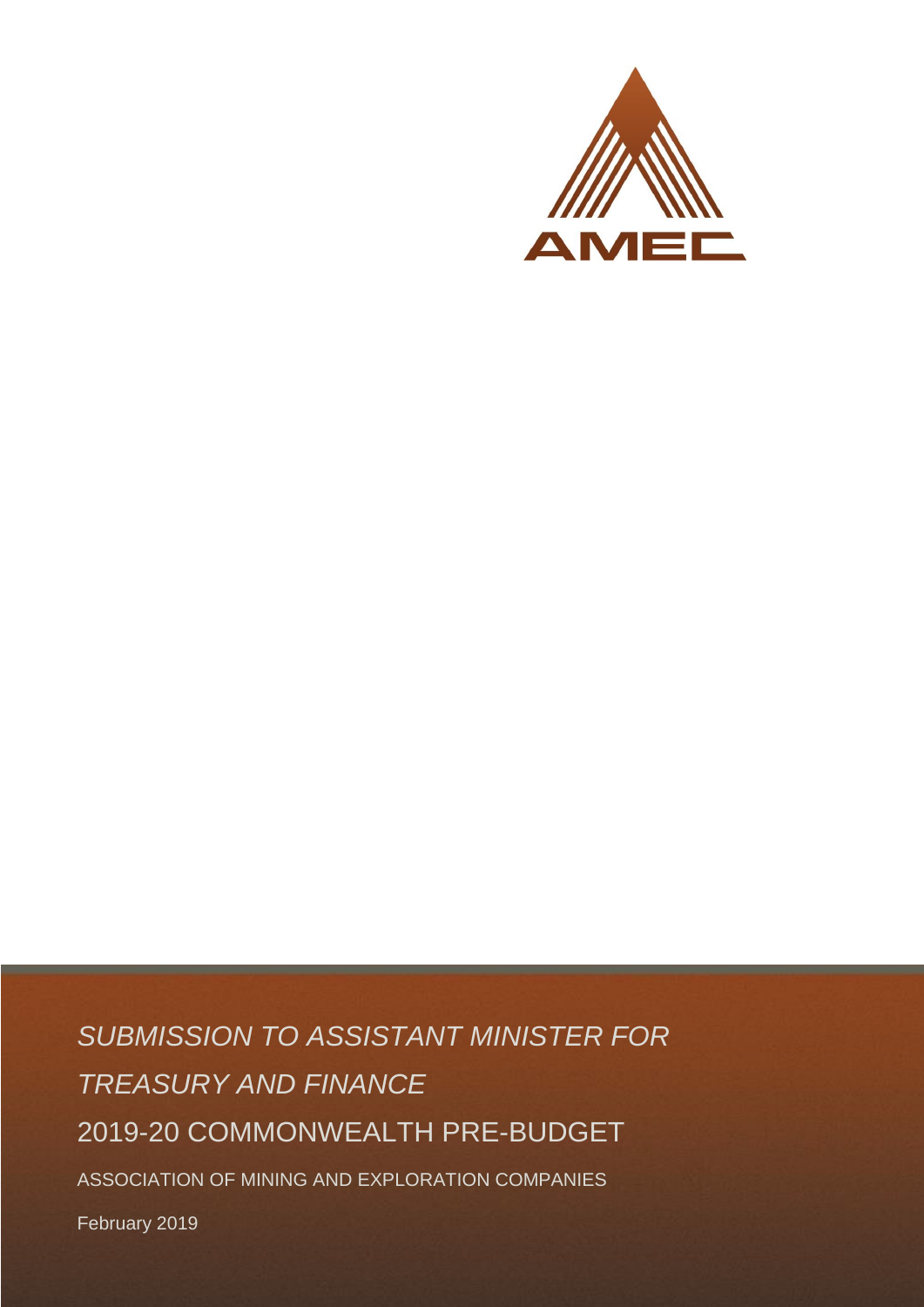## **Contents**

| А. |  |  |
|----|--|--|
| В. |  |  |
| C. |  |  |
| D. |  |  |
|    |  |  |
|    |  |  |
|    |  |  |
|    |  |  |
|    |  |  |
|    |  |  |
|    |  |  |
|    |  |  |
|    |  |  |
|    |  |  |
|    |  |  |

## **Prepared by**

The Association of Mining and Exploration Companies (AMEC) is the peak national industry body for hundreds of mining and mineral exploration companies throughout Australia.

### **Head Office**

6 Ord Street, West Perth WA 6005 (Offices located in Perth, Brisbane and Sydney) Please address all correspondence to: PO Box 948 West Perth WA 6872 P: 08 9320 5150 [info@amec.org.au](mailto:info@amec.org.au) [www.amec.org.au](http://www.amec.org.au/)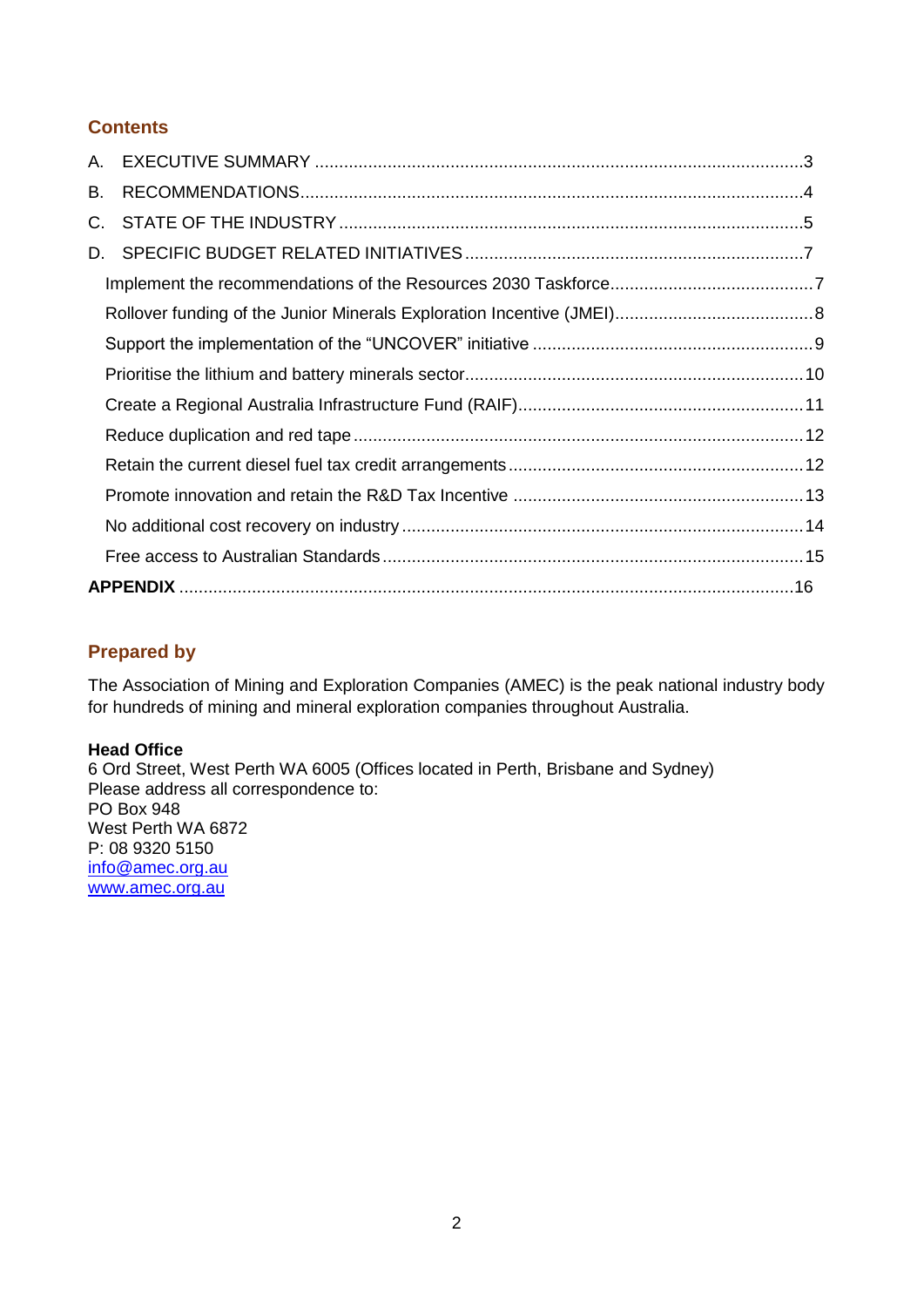# <span id="page-2-0"></span>**A. EXECUTIVE SUMMARY**

Thank you for the opportunity to provide input to the 2019/20 Commonwealth Budget and Forward Estimates.

The Association of Mining and Exploration Companies (AMEC) is the peak national industry body representing hundreds of mining and mineral exploration companies throughout Australia.

Acknowledging that the resources sector is again gathering some momentum, the industry`s social and economic contributions to the economy continues to grow. There is however enormous potential to maximise the nations resource potential as there are many areas throughout Australia which have never been explored, or are under explored.

In order for this to occur all Governments must support, promote and encourage resource development to maximise the economic and social dividends that are achievable, particularly in remote and regional areas.

At a Commonwealth Government level this can be achieved by streamlining land access processes (such as environmental and native title approvals) which will reduce costly delays. It can also ensure that the Australian economy is strong, with stable and predictable public policy settings which stimulate investment and business decision making.

The long-term health of the Australian mining industry is a critical issue. While Australia continues to increase its overall mineral production, this is primarily based on greater exploitation of known reserves not new discoveries. Australia's rate of mineral discovery is falling despite the fact there remains incredible prospects for further mineral discovery across the continent.

Without new discovery, Australia's current production levels will begin to decrease, as existing mines exhaust their reserves and close. New mines are needed to sustain current production levels. Equally, new mine developments are needed to deliver increased employment and an economic dividend for the country.

Much of our known resource reserves are under considerable cover and are not currently economic to exploit. Despite this, there remains a tremendous opportunity to discover new mineral resources in areas that have not been explored and are economic to develop. However, this opportunity is also significantly constrained, because exploration in 'greenfields' areas struggles to attract private investment.

The overwhelming majority of mineral exploration in Australia is undertaken by small companies, which rely on raising investment capital to undertake this work. 'Greenfields' exploration is largely unattractive for private investment because of the high-risk profile, with roughly only 1 in 100 'greenfields' exploration projects leading to a discovery. These odds aside, few private investors seek such long-term returns, with the average mine taking 13 years to go from discovery to production in Australia. There can also be an additional long lead time during the initial exploration phase prior to any discovery.

Large Australian mining companies (with established long-life projects) tend not to invest in 'greenfields' exploration, largely choosing to expend exploration investment on identifying the next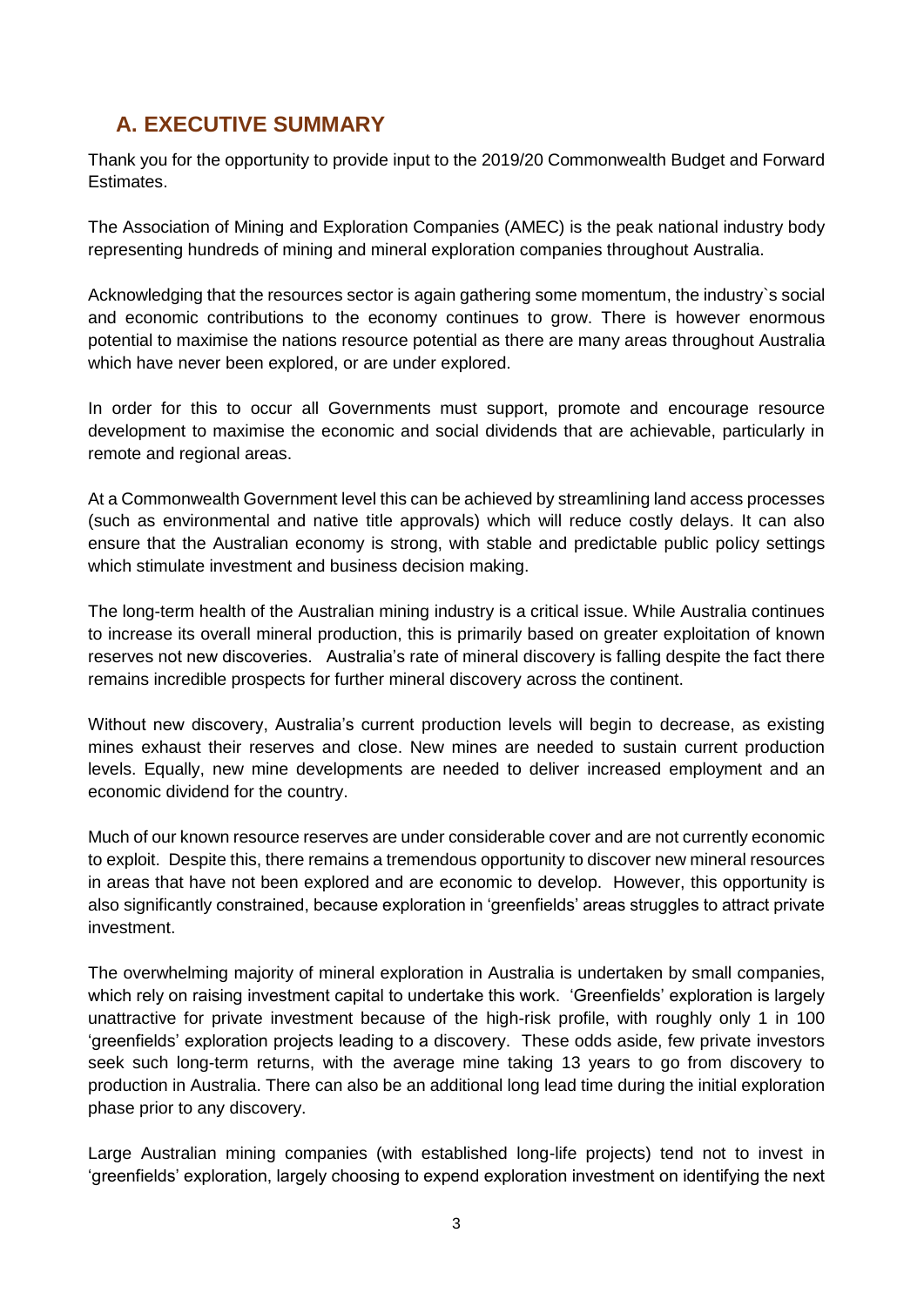development within an existing reserve, and instead allow small companies to undertake the exploration and then purchase such an asset when a resource is discovered / proven. In this way, the existing market serves up new opportunities to large established companies, who consequently do not need to take the risk of greenfields exploration to reap the reward. However, even this is now being challenged, with very few promising acquisitions available.

The simple fact is our level of discovery is dropping, and consequently our ability to develop new mines has significantly reduced.

And while production is growing in headline commodities like iron ore, coal and LNG, Australia is seeing our global share of production in all other commodities fall substantially, underscoring the significant challenge faced by the industry, and the increasingly likely impact on government revenue returning from the mining sector (**Refer Appendix Table 1**).

These issues were all brought to the attention of the Resources 2030 Taskforce formed by the Minister for Resources, the Hon Senator Matt Canavan, with bi-partisan support in 2018. The subsequent Resources 2030 Taskforce Report has re-iterated these views and stressed the need to '*improve performance and address the significant opportunities and challenges presented by a rapidly changing world. Some of these challenges are strategic and long term.'<sup>1</sup>* The Report made 29 proactive recommendations, which were also brought to the attention of the COAG Energy Council in December 2018.

As the peak national industry body for mining and mineral exploration companies, the Association of Mining and Exploration Companies (AMEC) has identified a number of key budgetary measures which need to be addressed in order to:

- **1. Increase economic growth,**
- **2. Increase mineral exploration activity (greenfield and brownfield), and**
- **3. Reduce the cost of doing business in Australia.**

<span id="page-3-0"></span>These are contained in the following recommendations.

## **B. RECOMMENDATIONS**

- *1. Implement the recommendations of the Resources 2030 Taskforce.*
- *2. The Junior Minerals Exploration Incentive (JMEI) be rolled over for another four years to 2024/25 with an allocation of \$50m per annum.*
- *3. A funding source is identified for the UNCOVER initiative to move forward.*
- *4. The Commonwealth Government strongly support the lithium and battery minerals sector in order to achieve significant economic, financial and social dividends for the nation.*
- *5. Create a Regional Australia Infrastructure Fund (RAIF).*

<sup>1</sup> <https://www.industry.gov.au/strategies-for-the-future/resources-2030-taskforce> - page 8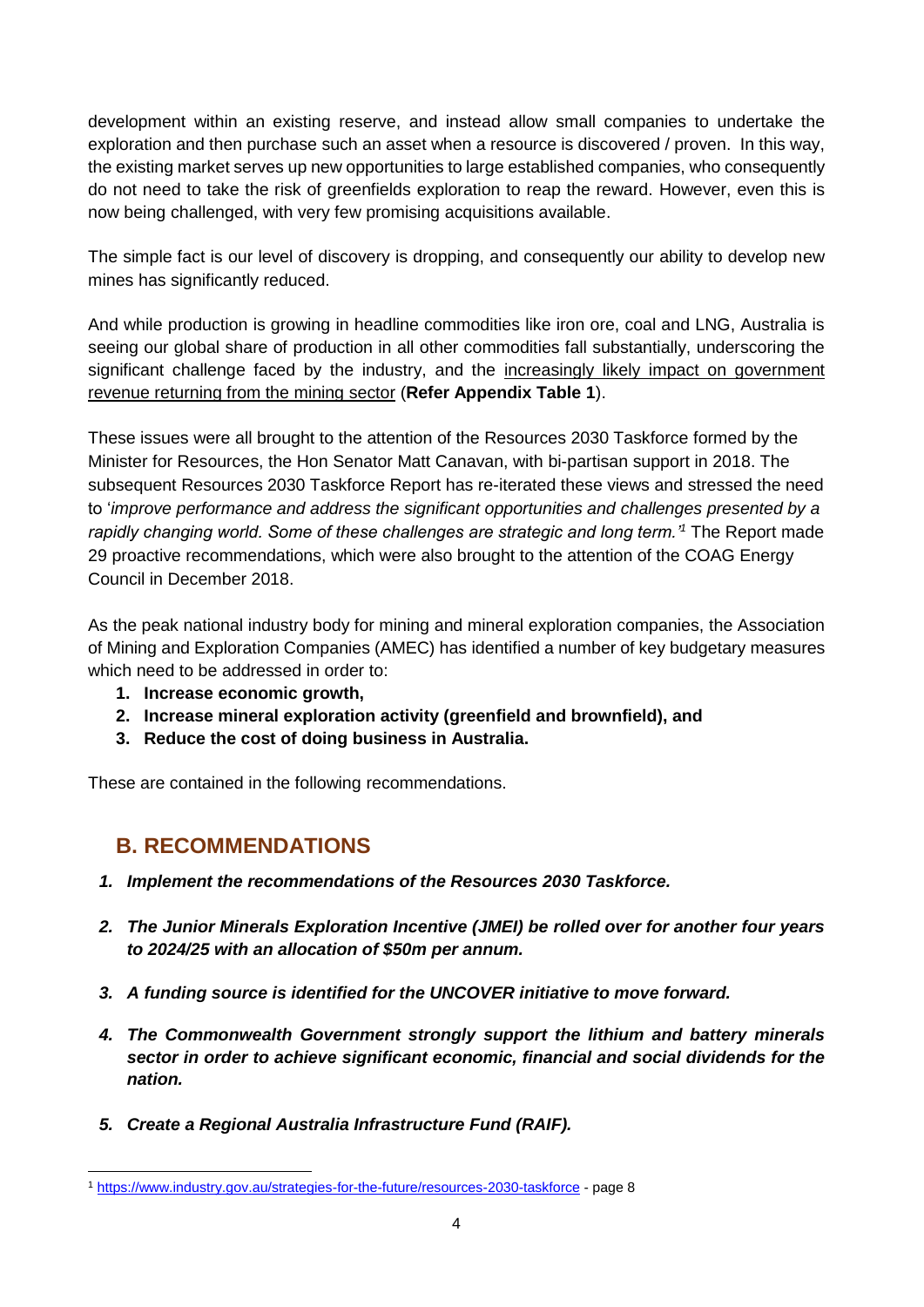- *6. The key recommendations of the Senate Red Tape Committee be implemented urgently.*
- *7. The diesel fuel credit arrangement for the mining and mineral exploration sector is retained.*
- *8. The Research and Development Tax Incentive remains unchanged.*
- *9. There is no additional cost recovery on industry.*

<span id="page-4-0"></span>*10. Australian Standards be made available to Australian businesses free of charge.*

# **C. STATE OF THE INDUSTRY**

The mining and mineral exploration industry continues to experience financial and economic pressures, fluctuating commodity prices, structural adjustment, significant international competitiveness, tight capital markets, and investment being allocated to offshore and competing projects.

The long term outlook for the gold industry, and key commodity groups, is the subject of close analysis by a MinEx Consulting report, "*Long-term forecast of Australia's mineral production and*  revenue. The outlook for gold: 2017-2057". The Report<sup>2</sup> is sponsored by a number of Government, academic and industry bodies (including AMEC) and was released in October 2017. It has closely analysed the gold sector and forecast the number of gold mines, production and revenue over the next 40 years (**Appendix – Tables 2, 3 and 4**).

The Report highlighted a number of disturbing findings, including:

- *For the Australian gold industry to maintain production at current levels in the longer term, it will either need to double the amount spent on exploration or double its discovery performance*
- *By 2032 half of Australia`s gold production will come from mines that are yet to be discovered*
- *The weighted average delay between discovery and development for a new discovery is 13 years*
- *Discovery costs have been increasing to the point that they are 50% higher than they were in the last decade*
- *In 40 years-time almost all of Australia`s future gold production will come from exploration successes.*

Research is still being undertaken into other commodities, such as nickel, copper, zinc, iron ore and coal, and is expected to be released publicly in 2019.

It is abundantly clear that we need to be exploring now to discover future mines.

 $\overline{a}$ 

<sup>&</sup>lt;sup>2</sup>[https://www.amec.org.au/Public/Advocacy/AMEC\\_Submissions/Long](https://www.amec.org.au/Public/Advocacy/AMEC_Submissions/Long-term_forecast_of_Australia%E2%80%99s_mineral_production_and_revenue.aspx)[term\\_forecast\\_of\\_Australia%E2%80%99s\\_mineral\\_production\\_and\\_revenue.aspx](https://www.amec.org.au/Public/Advocacy/AMEC_Submissions/Long-term_forecast_of_Australia%E2%80%99s_mineral_production_and_revenue.aspx)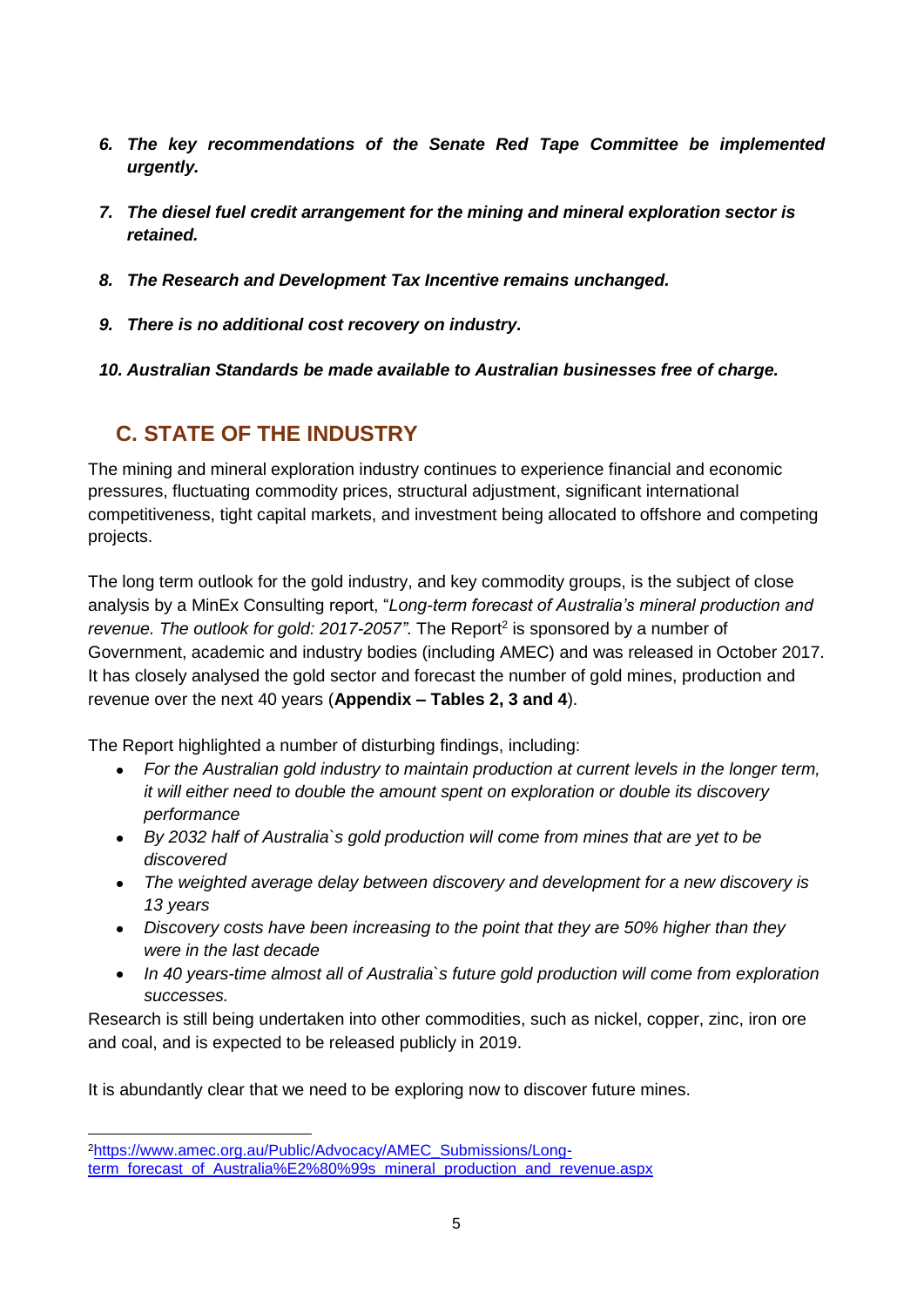Priority should be given to removing, lowering or streamlining all unnecessary barriers to entry to fast track approvals and development. The various recommendations emanating from the Senate Red Tape Committee (*Inquiry into Environmental Assessments and Approvals);* the Productivity Commission Reviews (*Major Project Development Assessment Processes; and Report into Mineral and Energy Resource Exploration*) should therefore be implemented, where appropriate.

The Commonwealth Government draws considerable revenue from corporate and other taxes from the mining sector, as do State Governments through royalties and other fees and charges. Without ongoing exploration success, the identification of new mineral deposits and the ability to progress these discoveries into productive operating mines there will be significant fall off in growth, jobs and government revenue delivered by the mining sector.

The sustainability of the Commonwealth Budget and Forward Estimates is at risk. Failure to take action now will undoubtedly result in reduced Government and taxation revenue streams and declining employment opportunities.

All Australian Government's should be taking action to focus on maximising their resource potential to create new revenue streams, job opportunities and regional development.

To re-inforce these views there are several critical trends that support the need for action to be taken:

- Share of greenfield mineral exploration expenditure;
- Metres drilled:
- Number of mineral related Initial Public Offerings; and
- Increased number of competing international jurisdictions.

Of particular concern is the fact that the share of greenfield mineral exploration drilling activity has continued to decline over the last decade (**Table 5**). Greenfield exploration expenditure has finally begun to lift this year, however there is still a considerable imbalance with brownfields exploration (**Table 6**). These are significant lead indicators as new and future mines are discovered through greenfield exploration. There has been a slight improvement in recent reporting periods, mainly as a result of gold and battery minerals.

The number of mineral related Initial Public Offerings (IPOs) highlights the difficulties that the majority of companies have experienced in raising capital (**Table 7**). The high of 126 in 2007 saw a sharp decline in the number of mineral exploration IPOs to the extent that there were only 12, 8, 5 and 8 in each of the four years to 2016. As confidence started to build, the number of IPOs jumped to 29 in 2017, and 33 $3$  in 2018.

To place this in perspective '*the probability of finding an economic deposit on any piece of ground is 1/100, whereas finding one that is of 'world class' is 1/1000.'<sup>4</sup>*

<sup>3</sup> As at 11 January 2019

<sup>4</sup> Gold and Minerals Gazette – August 2008 edition – Editorial page 4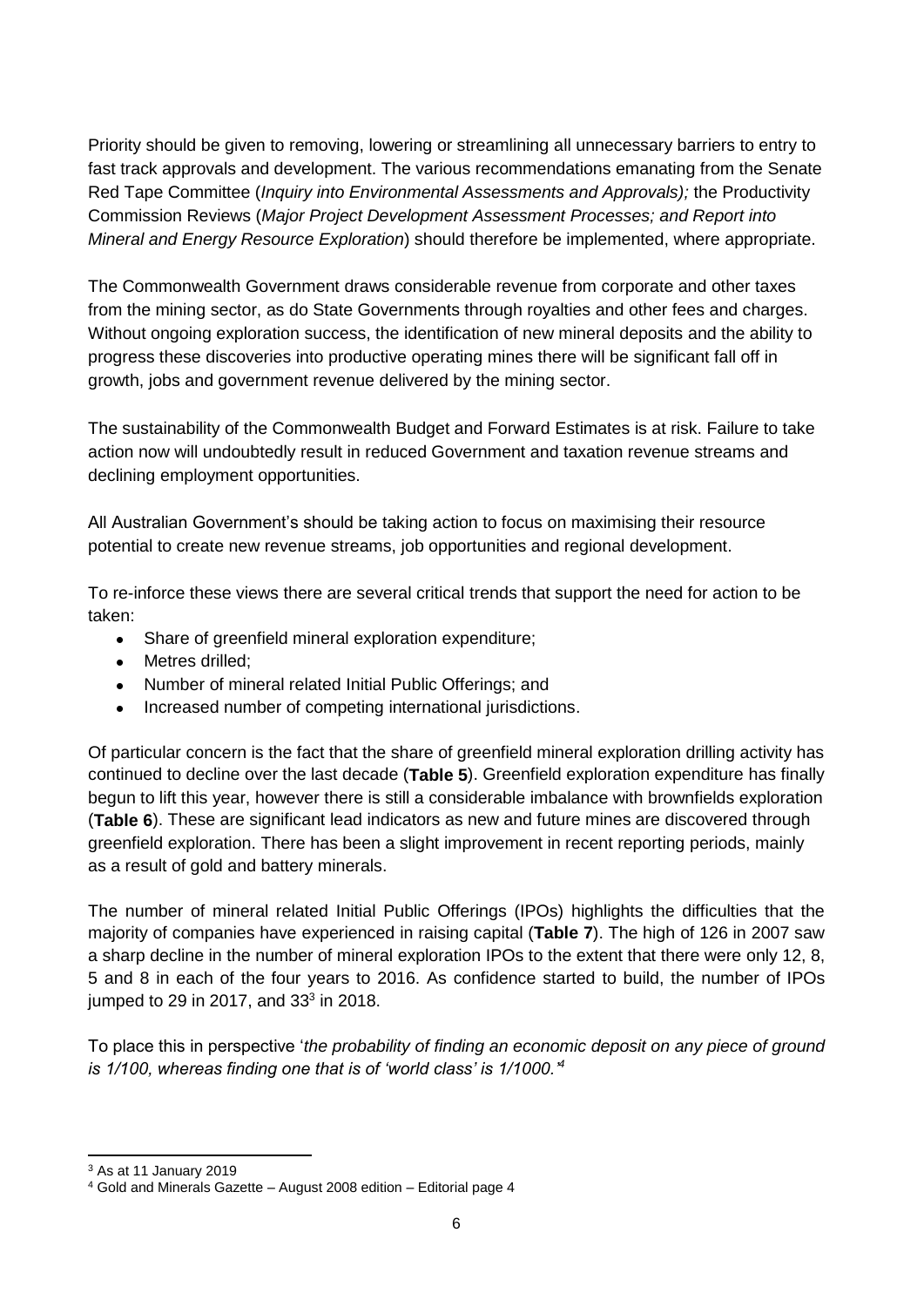There is a growing number of international jurisdictions with mineral resources which are competing in the same market place as Australian producers. This is evidenced by the number of jurisdictions increasing by 16%, from 78 to 91 in the Canadian based Fraser Institute Survey over the last decade alone. Australia's share of global exploration spend has also reduced from 23% to 12% over that period.

It is also indicative of investment capital heading to international jurisdictions that have low cost operating environments, and where the potential returns can be considerably greater than in Australia. These statistics demonstrate that companies and investors are willing to pursue greater returns by investing in projects in locations that, unlike Australia, have significant sovereign risks.

The mining and mineral exploration industry in Australia is clearly starting to recover, however increased activity varies markedly from State to State. This positive growth needs to be contextualised, and considered against the longer term trends that if unabated threaten the long term future of our industry.

Following record lows, the industry is showing positive signs of economic recovery and growth, however more needs to be done to maximise Australia's natural resource potential.

<span id="page-6-0"></span>The following recommendations are therefore made.

# **D. SPECIFIC BUDGET RELATED INITIATIVES**

## <span id="page-6-1"></span>**Implement the recommendations of the Resources 2030 Taskforce**

The Commonwealth Government's Resources 2030 Taskforce has published its recommendations on what must be done to ensure the Australian resource sector remains globally competitive and sustainable.

The Taskforce has outlined a forward-looking strategy with recommendations that will help maximise Australia's mineral potential. Importantly, the report and recommendations highlight the substantial exploration challenge facing Australia and articulates a clear course to discover and develop new mineral resources.

The 29 recommendations extend from the positioning of the sector for the future, to investment attraction, resource discovery, community engagement and developing workforce and skills.

The mineral exploration and mining sector has driven Australia's unprecedented 27 years of consecutive growth, contributing eight of Australia's top ten exports in 2016-17 and 56% of the workforce outside of capital cities.

AMEC has strongly supported the 2030 Taskforce's recommendations, but the keys now are implementation and bipartisan support.

Australia needs greater greenfields mineral exploration to discover future mines. The Taskforce has acknowledged the need to increase mineral exploration, as the discovery rate has been in slow decline for the last decade.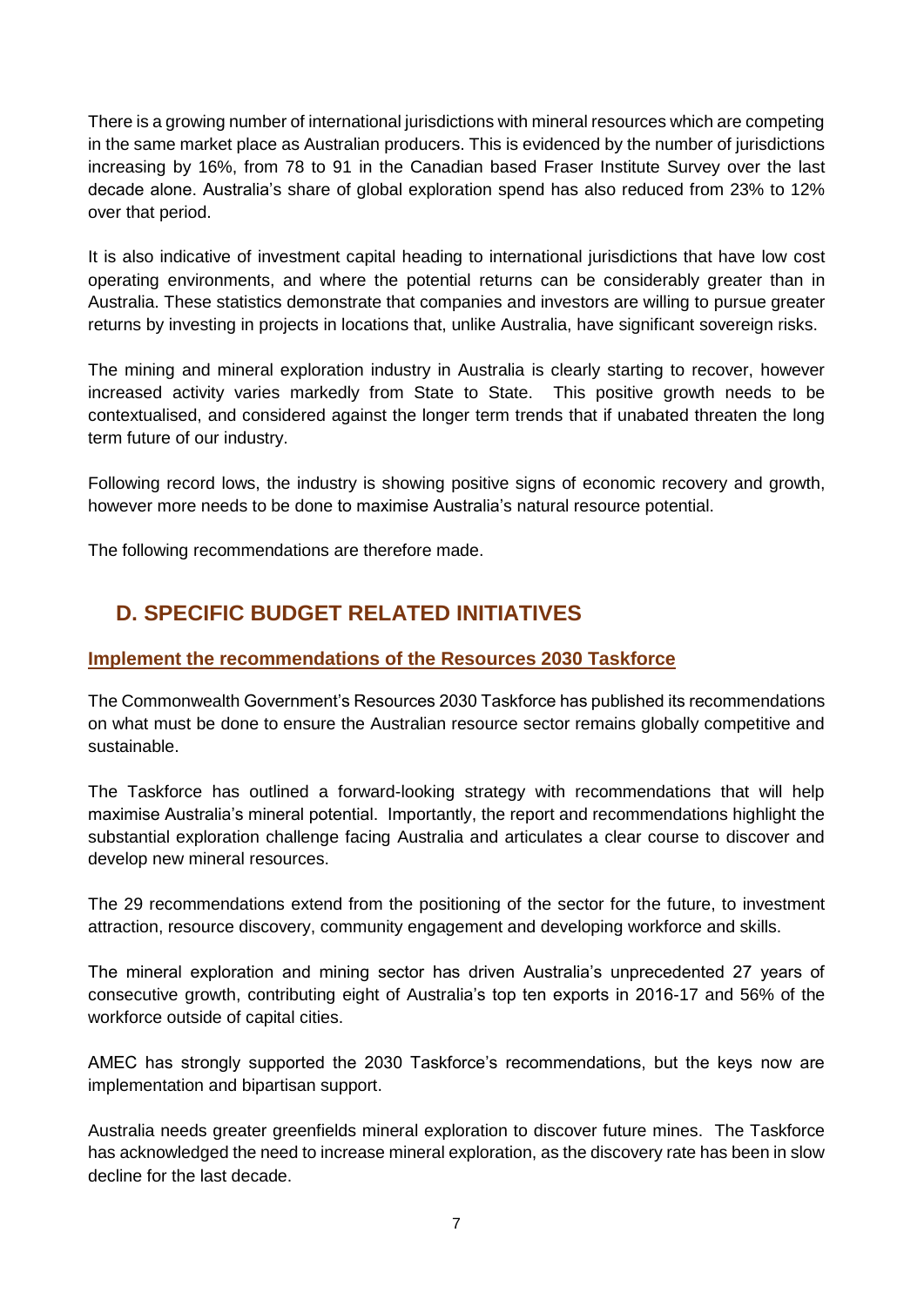Each new discovery that leads to a mine creates jobs, royalties and a wide range of economic and community benefits.

To promote the development of the industry, the Taskforce has identified the need to remove red tape, complexity and cost from the current State and Federal Environmental Approvals system.

The Taskforce has also identified that Australian governments have a leadership role to support the growth of the Australian battery minerals industry. There is a tight timeframe on the global battery opportunity and the Government must act quickly to show leadership.

The Taskforce recommendations are needed and timely and together represent a positive, important and achievable vision for the future of our industry.

The Taskforce's recommendations are sensible and when implemented would benefit all Australians.<sup>5</sup>

#### *Recommendation:*

*1. Implement the recommendations of the Resources 2030 Taskforce.*

### <span id="page-7-0"></span>**Rollover funding of the Junior Minerals Exploration Incentive (JMEI)**

Following bi-partisan support and passage of legislation in March 2018 to implement the Junior Minerals Exploration Incentive (JMEI)<sup>6</sup>, applications to access the exploration related tax offset arrangements opened in April 2018 in relation to the 2017/18 income year.

In the one month that was available to apply for the JMEI credits, 23 applicants were successful in accessing \$8.467 million of exploration credits.

In the following year, 46 applicants were successful for the second round of applications for the 2018/19 income year. The 'first-come, first-served' principle of the JMEI was triggered as application requests exceeded the available funding.

The JMEI is proposed to apply for four years, providing a total of A\$100 million in tax credits for eligible exploration companies to pass onto their qualifying investors. Exploration credits up to \$30 million will be available for each of the 2019/20 and 2020/21 income years.

The JMEI was acknowledged by Parliament as an extremely important initiative for mineral exploration and future mining in Australia, and should be rolled over for a period of at least another 4 years to 2024/25 to allow the success of the initiative to be measured and assessed over a longer time frame.

 $\overline{a}$ <sup>5</sup> <https://www.industry.gov.au/data-and-publications/resources-2030-taskforce-report>

<sup>&</sup>lt;sup>6</sup> The JMEI is designed to attract and encourage investment in greenfield mineral exploration projects in Australia. It is intended to allow eligible companies to renounce their exploration tax losses to investors in the form of a tax credit.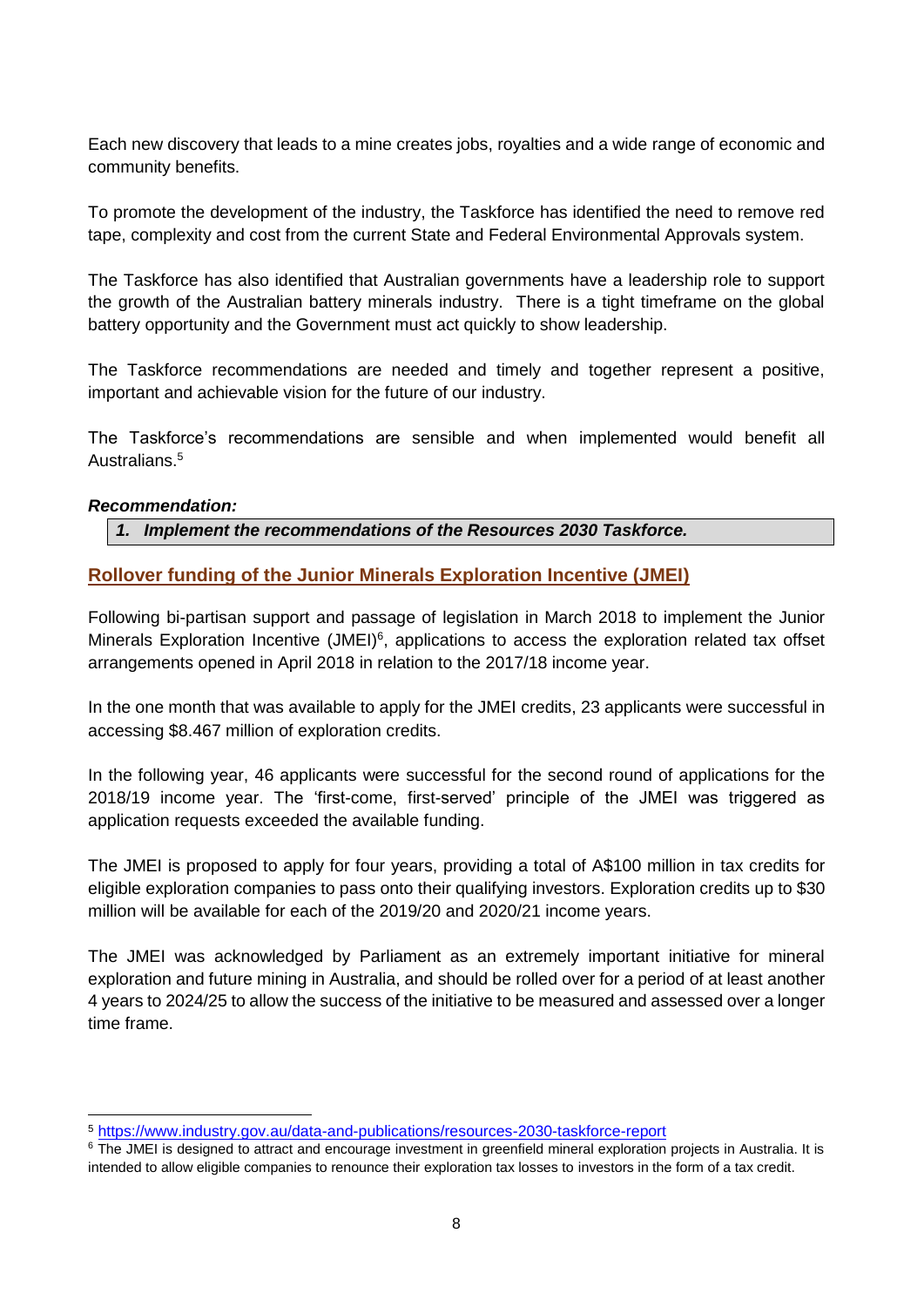In making this recommendation we note that the Canadian Government has announced<sup>7</sup> its intention in the Fall Economic Statement to extend their Mineral Exploration Tax Credit program for an additional five years until March 2024, at a cost of US\$365 million. It is understood that the Canadian Government recognised the existence of the Australian four year program in its deliberations.

In view of the critical need for greenfield mineral exploration in Australia, and the likely increased demand to access the JMEI exploration credits as the initiative becomes more popular, and the increased international competitiveness, it is recommended that an allocation of \$50 million per annum should be made beyond the Forward Estimates.

#### *Recommendation:*

*2. The Junior Minerals Exploration Incentive (JMEI) be rolled over for another four years to 2024/25 with an allocation of \$50m per annum.*

### <span id="page-8-0"></span>**Support the implementation of the "UNCOVER" initiative**

The aim of the UNCOVER initiative is to focus Australia's relevant geoscience effort on providing the knowledge base and technology that will substantially increase the success rate of mineral exploration beneath post-mineralisation cover in Australia.

It brings together geoscience researchers in industry, governments and academia to explore and uncover Australia's hidden wealth. The next frontier of mineral exploration is from the two thirds of the continent that lies beneath cover, and which remains underexplored or never explored. There is a potential 'trillion dollar prize' at stake. $8$ 

The UNCOVER initiative is a component of the National Mineral Exploration Strategy, which has previously been endorsed by the COAG Energy Council. It recognises the reality that many of our future resources developed will now be found at greater depth and under greater topsoil cover. This both significantly increases the complexity of mining for these resources, as well as the cost of doing so.

We need a national resources science plan like UNCOVER. It can provide support on a decadal basis, for holistic, unified research and development (R&D) agendas focussed on key integrated themes. This can motivate, and to a certain extent, fund the required multi-disciplinary, multi-scale effort and be champions for the delivery of the outputs. There is no current mechanism which provides a framework to draw all of this together.

A 'Roadmap' has identified the necessary activities, their sequence and their costs. However, it requires support to guide the implementation of the Roadmap to ensure the alignment of government pre-competitive initiatives with the UNCOVER Roadmap priorities.

It requires ongoing collaboration and support from the Commonwealth Government to facilitate the UNCOVER initiative and generate direct and indirect stakeholder input.

 <sup>7</sup> <https://budget.gc.ca/fes-eea/2018/docs/statement-enonce/fes-eea-2018-eng.pdf> - Page 62

<sup>8</sup> [www.uncoveraustralia.org.au](http://www.uncoveraustralia.org.au/)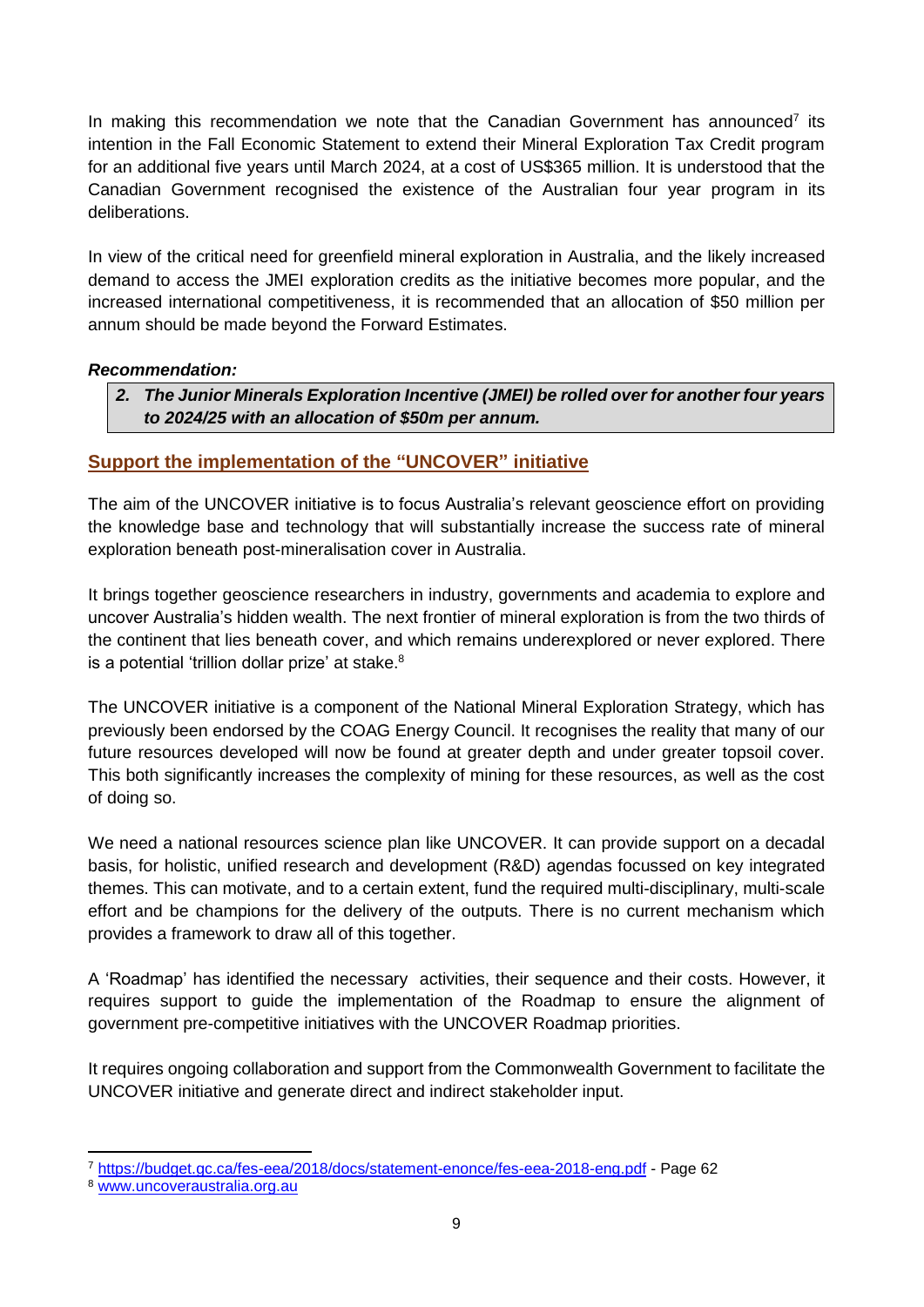#### *Recommendation:*

#### *3. A funding source is identified for the UNCOVER initiative to move forward.*

#### <span id="page-9-0"></span>**Prioritise the lithium and battery minerals sector**

Independent research undertaken for AMEC suggests that the lithium value chain alone will grow from \$165 million in 2017 to \$2 trillion in 2025<sup>9</sup>.

Major car producers have a catalogue of electric vehicles (EV) that will drive demand: Volvo will sell only hybrids and EVs from 2019; Daimler will offer electrified versions of all models by 2022; Ford will release 40 electrified models by 2020; General Motors will release 20 all electric models by 2023; Hyundai will release 38 electrified models by 2025 and VW will introduce 50 new all electric models by 2025.

The exponentially rising demand in the global market for lithium rechargeable batteries presents a unique opportunity for Australia. Australia produces over 60% of the world's lithium and mines nearly all of the minerals needed to manufacture lithium batteries.

As international battery makers race to secure supply, build capacity and meet rising demand there is an opportunity to secure Australia further down the value chain than lithium hydroxide production. The Government has frequently referred to a desire for greater downstream processing, and the possibility of adding further value to resources rather than simply mining and direct shipping out. The growth of this emerging industry provides refining and processing opportunities for a wide range of Australian produced commodities, including lithium, graphite, nickel, cobalt, copper and manganese.

The Western Australian State Government is working to develop a *Lithium and Energy Materials Industry Strategy for WA*, which is expected to be released in early 2019. The Commonwealth Government recently launched a national strategy ramping up Austrade activities overseas to attract investment.

The technology, the intellectual property and the patents further down the value chain are closely held by a small number of international conglomerates. These organisations have also captured the market and provide the commercially viable batteries that manufacturers use. This means that Australian companies can either develop the technology necessary to progress down the value chain domestically or partner with a company which has already developed this expertise.

State and Commonwealth Governments should continue to prioritise the opportunities within the lithium and battery minerals industry.

Legislative changes to the Research and Development Tax Incentive are under consideration, and if implemented will impact the development of a domestic battery minerals processing industry.

The proposed \$4 million cap on mining and mineral exploration projects with an aggregated annual turnover less than \$20 million will impact emerging lithium and rare earth companies which will

<sup>9</sup> [https://amec.org.au/Public/Advocacy/AMEC-Submissions/A\\_lithium\\_Industry\\_in\\_Australia.aspx](https://amec.org.au/Public/Advocacy/AMEC-Submissions/A_lithium_Industry_in_Australia.aspx)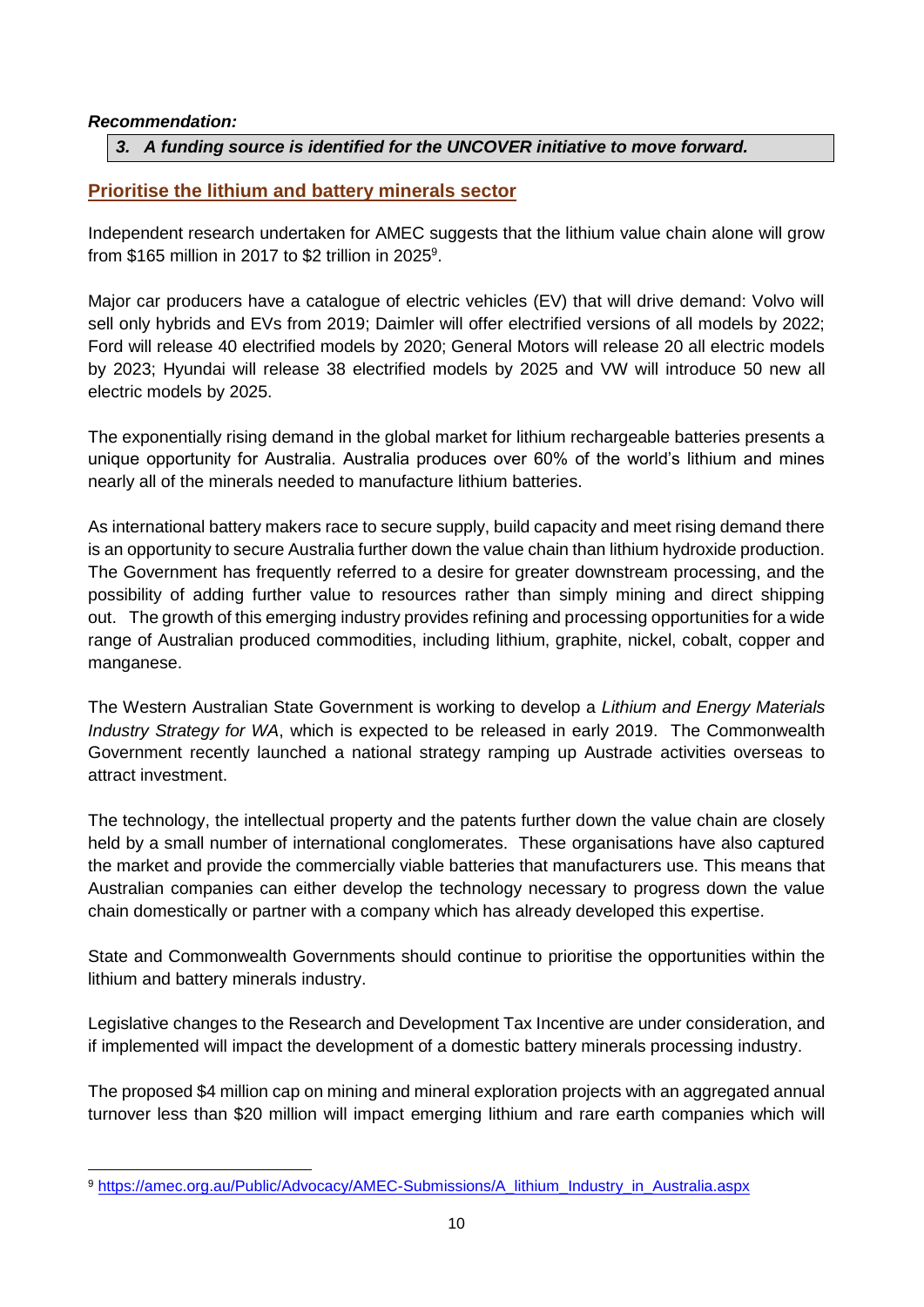likely need to build a pilot processing plant to develop and ensure the correct chemistry of their product.

As this industry develops, other countries are beginning to develop incentive schemes to attract battery mineral processing operations to their countries. These are essentially efforts by nations to buy a piece of a new emerging industry that will deliver thousands of new highly skilled jobs, significant commercial and economic opportunities.

The Commonwealth Government should closely monitor incentives and subsidies being offered by other countries and consider whether similar measures are needed to support the development of this industry in Australia.

The Future Battery Industries Cooperative Research Centre (CRC) bid, which focuses on lithium and battery minerals, is currently under consideration in a competitive bids framework. Given Western Australia's dominance of global lithium production, and the availability of all other battery minerals suggests it is logical to have a CRC in Perth. The CRC Bid is supported by a wide range of industry, government, and academic institutions from across the country.

The Future Battery Industries Cooperative Research Centre bid should be supported.

It is estimated that there is roughly a two-year window before the supply chain starts to solidify. If Australian companies are able to secure a place in these global supply chains, they will be able to grow their share as the industry grows.

### *Recommendation:*

*4. The Commonwealth Government strongly support the lithium and battery minerals sector in order to achieve significant economic, financial and social dividends for the nation.*

### <span id="page-10-0"></span>**Create a Regional Australia Infrastructure Fund (RAIF)**

The Northern Australia Infrastructure Fund (NAIF) is a \$5 billion lending facility which was established to provide loans to infrastructure projects in northern Australia which meet the mandatory eligibility criteria. As a result of some amendments to that criteria in 2018 there has been an increase in the number of successful applications.

### The NAIF website states that:<sup>10</sup>

*As of 30 November 2018, the total value of NAIF loan commitments in its six Investment Decisions and six conditional approvals is \$1.245bn, with an estimated total capital value of those projects of \$2.833bn.*

*The amount of public benefit forecast to be generated by those projects is more than \$1.9bn (noting this does not yet capture all the benefit from the conditional approvals).*

*Over 2,870 direct jobs are currently forecast to be generated across these projects through construction and operation phases. Not included in these forecasts are the many additional indirect jobs (including jobs across project supply chains) that will be generated.*

<sup>10</sup> <https://naif.gov.au/about-naif-finance/current-pipeline/>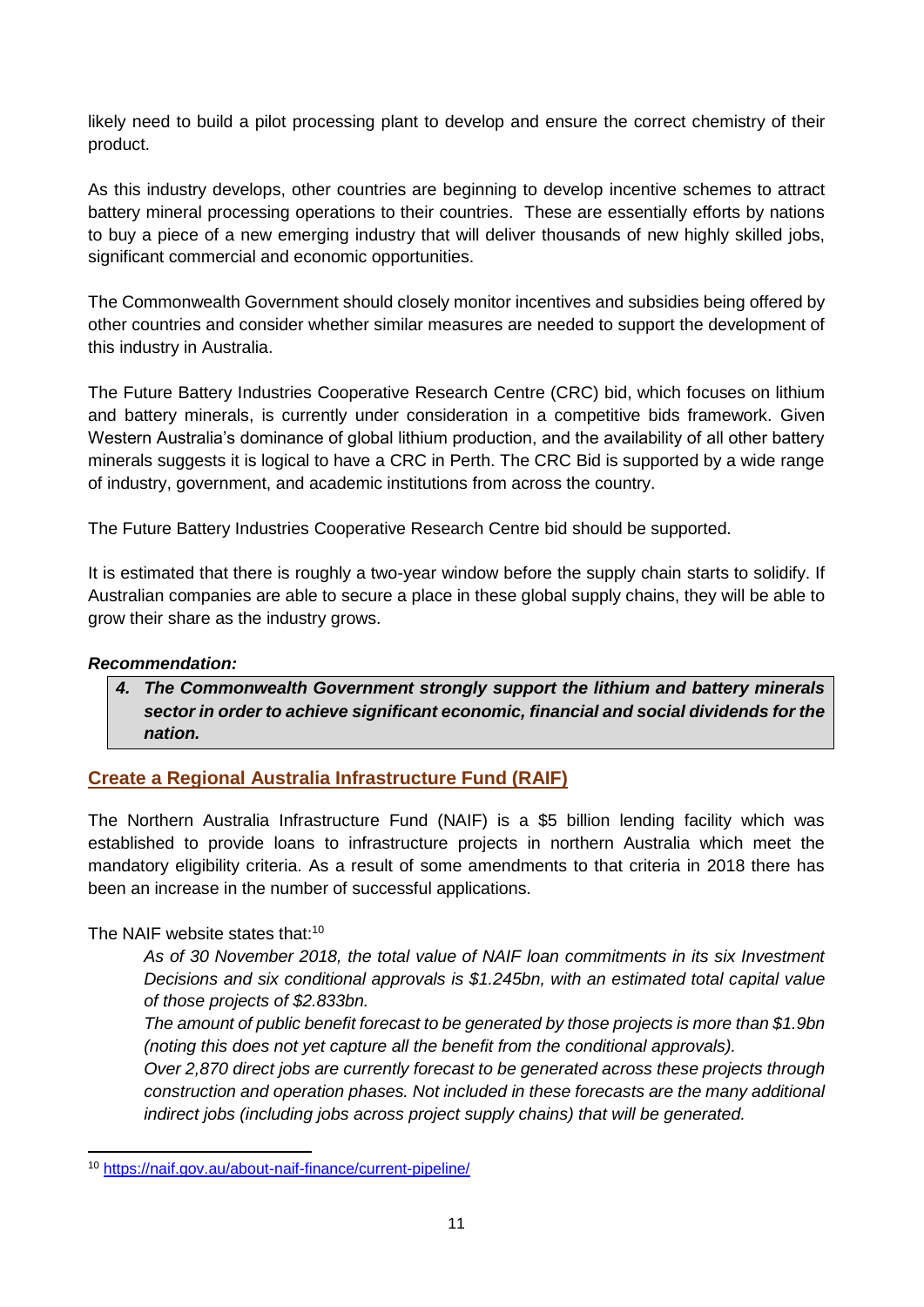This is a significant preliminary payback on the NAIF investment, and re-inforces the need for the concept to continue.

AMEC considers that the NAIF model should be carried over into the Forward Estimates, and the '*Tropic of Capricorn'* parameter removed. This will allow the Fund to be available to an increased number of eligible applicants in other parts of Regional Australia. It will also unlock 'stranded mining assets' that are uneconomic due to the lack of access to relevant or cost effective infrastructure (such as power, water, communication, road, rail). This will create significant economic and social benefits for the nation.

#### *Recommendation:*

### *5. Create a Regional Australia Infrastructure Fund (RAIF).*

### <span id="page-11-0"></span>**Reduce duplication and red tape**

The Senate Red Tape Committee Inquiry into Environmental Assessment and Approvals tabled its Report in October 2017. In doing so, the Committee made a number of recommendations which should result in increased efficiency and reduced duplication within the approvals process. This included a recommendation that State and Territory Governments should re-commit to the One Stop Shop initiative.

AMEC has been a long term advocate for the implementation of the 'one stop shop' concept for environmental approvals. This involves delegation of the Commonwealth Government`s assessment and approval powers under the *Environment Protection and Biodiversity Conservation Act* to accredited State and Territories.

Implementation of the `one stop shop` through the bi-lateral agreement process will significantly increase efficiency and reduce duplication between Governments. It will also result in cost savings to Government.

Despite the fact that a statutory review of the *Environment Protection and Biodiversity Conservation Act* is due to commence in 2019, we consider that there are various reforms of the Act which will remove duplication, and improve its efficacy. This will also reduce the impact on Departmental resources, which are understood to be constrained.

#### *Recommendation:*

*6. The key recommendations of the Senate Red Tape Committee be implemented urgently.*

### <span id="page-11-1"></span>**Retain the current diesel fuel tax credit arrangements**

Diesel fuel is a major input cost, particularly for mining operations that do not have economic access to relevant energy infrastructure. Any erosion of this will have serious consequences for marginal operations. It will affect suppliers and shareholders and the capacity of companies to pay dividends. This will become a deterrent to future investment in Australian resource projects.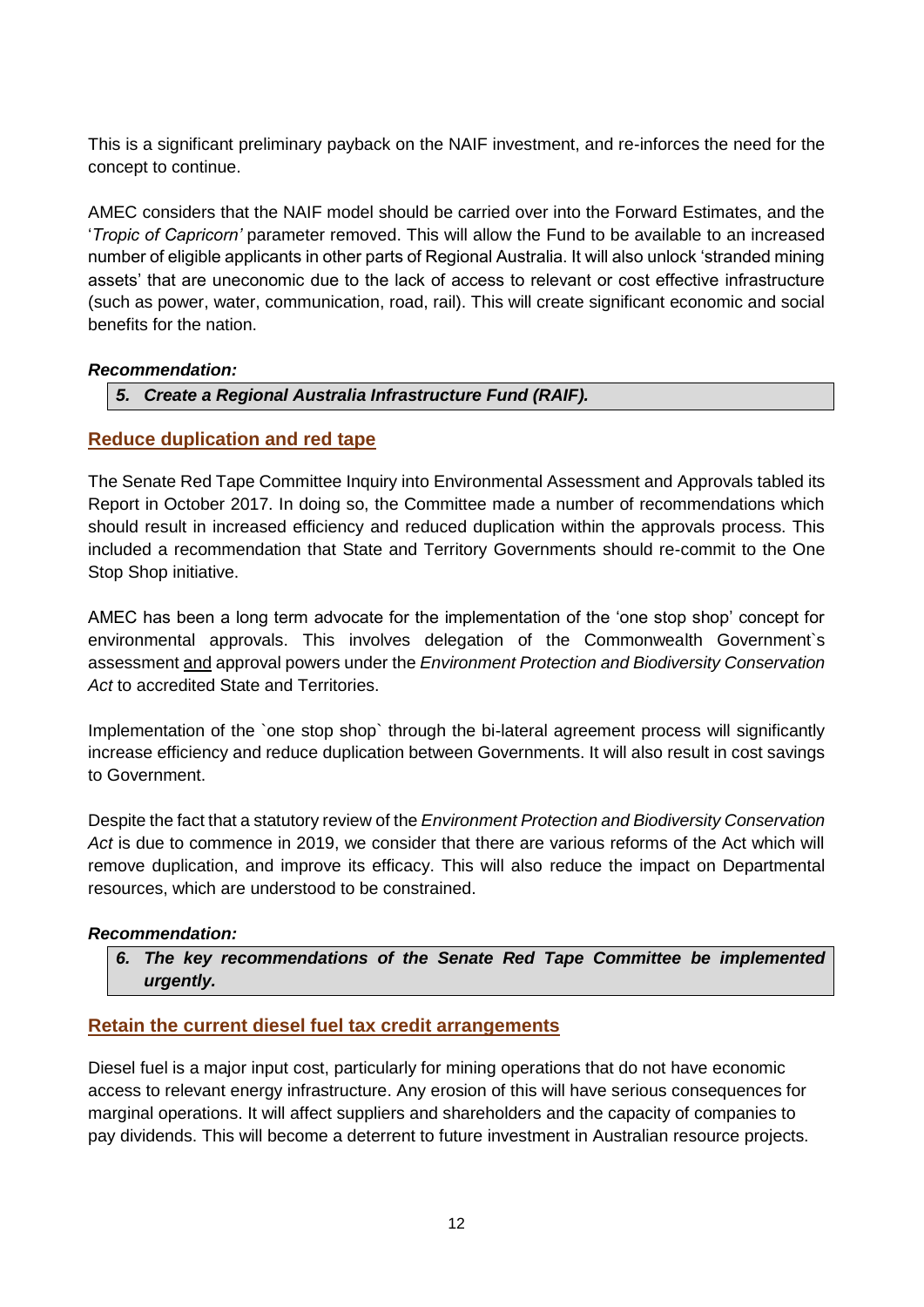The call by some stakeholders for part or full removal of the diesel fuel credit does not take into account the critical role that diesel fuel plays in the mining industry. The majority of projects are located in remote areas, off the grid and do not have access to an alternative power supply other than diesel fuel generation.

The diesel fuel tax was originally an excise for on-road use to pay for the maintenance of roads by such users. Eligible off-road mining activities, like other primary industry seectors, are currently excluded from the scope of this 'excise' tax, and credited back to the user through a robust claims process for 'off road use'.

The current diesel fuel tax credit arrangement is not a subsidy; it offsets the tax applied by the Government to the landed price of diesel – as the excise tax is intended for on-road users.

#### *Recommendation:*

*6. The diesel fuel credit arrangement for the mining and mineral exploration sector is retained.*

### <span id="page-12-0"></span>**Promote innovation and retain the R&D Tax Incentive**

In its response<sup>11</sup> to the Treasury Laws Amendment (Research and Development Incentive) Bill 2018, AMEC strongly supported the continuation of the Incentive as it is a mechanism by which the Government can promote business investment in innovation and research and development (R&D) activities.

It is consistent with the Government's *National Science and Innovation Agenda* which seeks to focus on science, research and innovation as long-term drivers of economic prosperity, jobs and growth. This is critically important in the context of an extremely competitive international investment market, and the natural resource growth potential and competitive advantage that Australia has in emerging mining sectors such as rare earths, lithium, strategic and battery related minerals.

When introduced for the 2011/12 financial year, the R&D Tax Incentive was particularly intended to support small and medium sized enterprises (SMEs) at a time when refundable R&D tax offsets have most impact.

The business operations of SMEs in the minerals sector are generally linked to R&D activities that might not otherwise be conducted without the Incentive because of an uncertain return from the activities.

It is important to recognise that the Australian exploration and mining sector is a global leader in many innovations, including the development and use of autonomous vehicles, new geological and exploration processes, and mining techniques. The R&D tax incentive should be retained in its current form.

 <sup>11</sup> [https://amec.org.au/Public/Advocacy/AMEC\\_Submissions/Treasury\\_Laws\\_Amendment.aspx](https://amec.org.au/Public/Advocacy/AMEC_Submissions/Treasury_Laws_Amendment.aspx)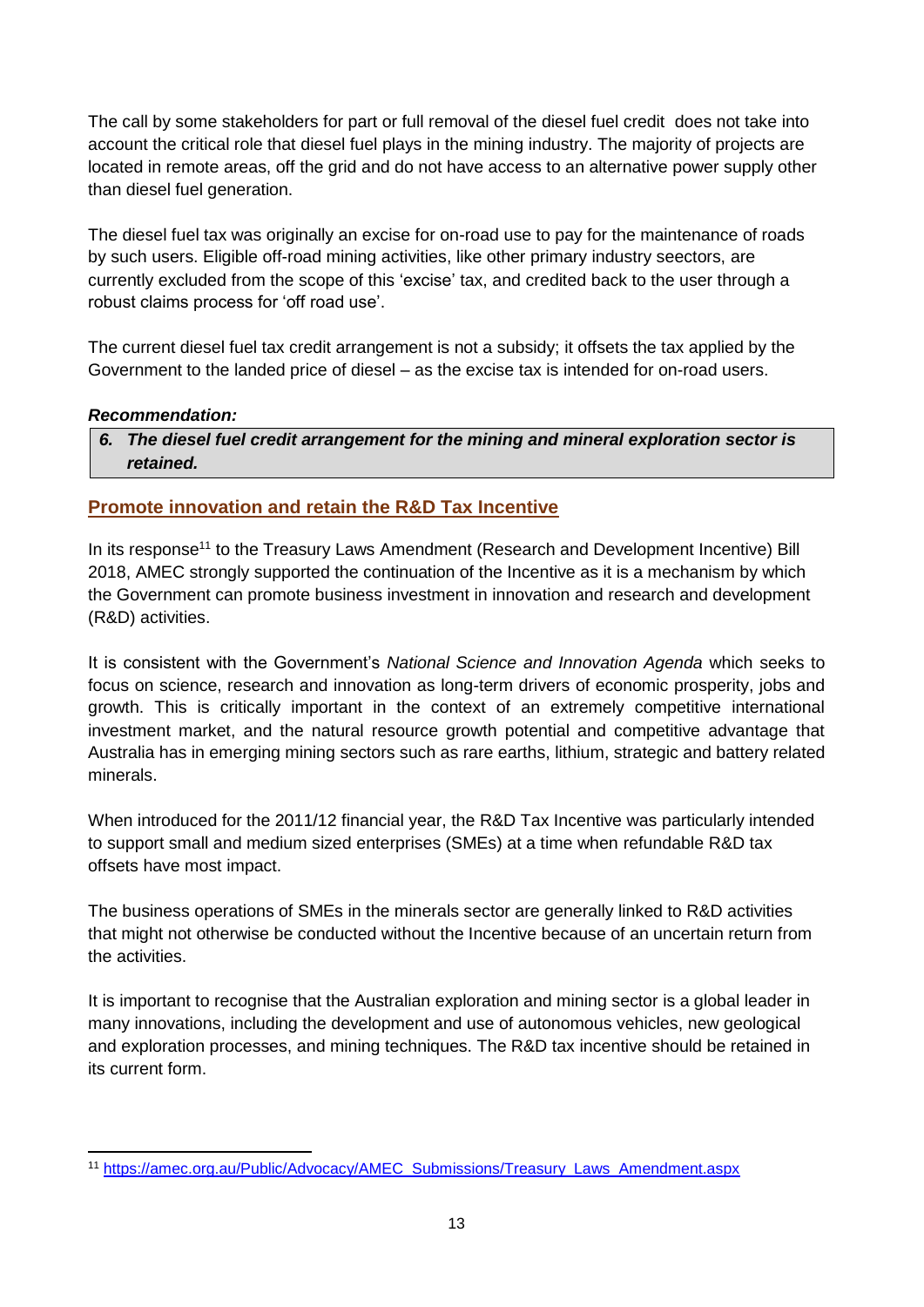In addition to promoting the continuation of the program, AMEC emphasised the need to ensure that the administration and compliance burden on industry is minimised, whilst also meeting the *Government`s National Science and Innovation* agenda.

For the nation's benefit, Australia's capacity to maximise its resource potential should be encouraged at all times. The economic and social dividends achievable from these projects alone will be significant. There are a number of Australian projects which are in the development pipeline and likely to want to access the current 'uncapped' R&D Tax Incentive in future years.

AMEC did not support the draft Bill<sup>12</sup> in its current form, and recommended that the mining and mineral exploration sector should be excluded from the proposed \$4 million annual cap. We are also extremely concerned about the proposed amendment to the refundable tax offset being tied to 13.5% above the relevant corporate tax rate. This will have the effect of a significant reduction in the effective tax rate.

If proposed changes proceed, there is a strong business case to 'carve out' rare earths, lithium, strategic and battery related minerals from the proposed cap.

#### *Recommendation:*

*7. The Research and Development Tax Incentive remains unchanged.*

### <span id="page-13-0"></span>**No additional cost recovery on industry**

AMEC is strongly opposed to any cost recovery regime to fund 'core' Government statutory based activities or generate additional income to support a budget shortfall. Over the last few years this has occurred with environmental approvals under the *Environment Protection and Biodiversity and Conservation Act* through the Department of Environment and Energy (DoEE); and with the regulatory functions of the Australian Securities and Investment Commission (ASIC).

The mining and mineral exploration industry has limited discretionary expenditure or capacity to bear any further increases in business input costs without unintended economic and social consequences.

The mineral exploration sector should specifically be exempt from any form of cost recovery funding by adopting the current ATO 'Small Business Entity' aggregated annual turnover threshold of \$10 million<sup>13</sup>.

Cost recovery should only be considered as a last resort after all other alternatives have been fully assessed (such as through increased agency efficiency, removal of duplication, organisational restructure, delegation of responsibilities and improved industry guidance material).

#### *Recommendation:*

 $\overline{a}$ 

*8. There is no additional cost recovery on industry.*

<sup>12</sup> Treasury Laws Amendment (Research and Development Incentive) Bill 2018 13[https://www.ato.gov.au/General/New-legislation/In-detail/Direct-taxes/Income-tax-for](https://www.ato.gov.au/General/New-legislation/In-detail/Direct-taxes/Income-tax-for-businesses/Increase-the-small-business-entity-turnover-threshold/)[businesses/Increase-the-small-business-entity-turnover-threshold/](https://www.ato.gov.au/General/New-legislation/In-detail/Direct-taxes/Income-tax-for-businesses/Increase-the-small-business-entity-turnover-threshold/)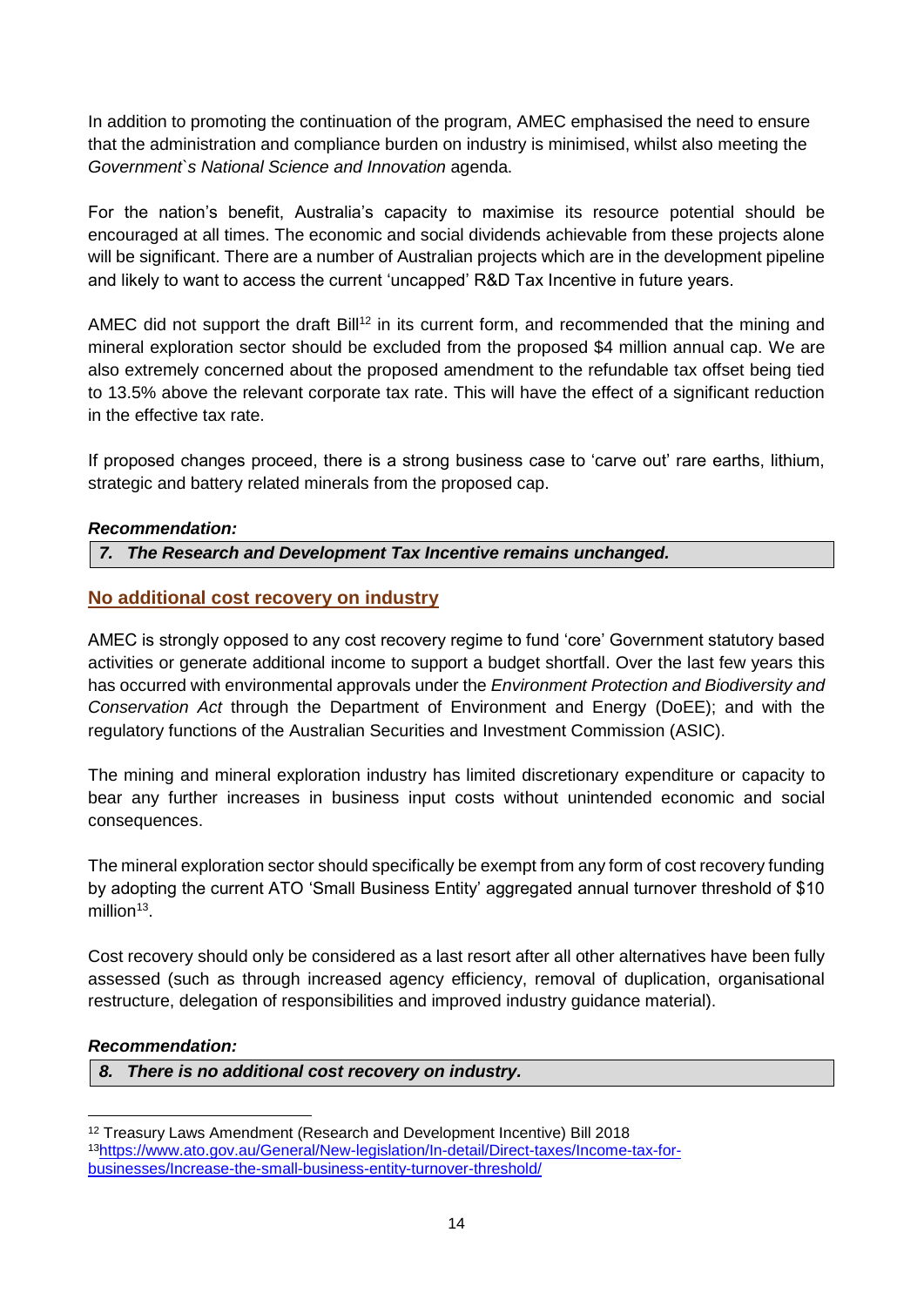### <span id="page-14-0"></span>**Free access to Australian Standards**

Our members are concerned that the fees being charged to access Australian and International Business Standards are excessive and unsustainable. Compliance with many Australian Standards is a vital requirement for all mining and mineral exploration companies to meet their legal, health and safety obligations.

The cost of accessing all of the relevant Standards has become a major financial burden, particularly for smaller businesses. This can lead to some businesses not buying Standards and therefore not being fully familiar with the contents.

We therefore support the call by the Safety Institute of Australia for Australian Standards to be free to Australian businesses.

We understand that the distribution of Australian Standards was privatised around 15 years ago, with the sole distribution rights being given to an overseas based private equity firm. This arrangement needs to be reviewed in order to remove the significant financial impost placed on Australian companies to meet their legal obligations.

#### *Recommendation:*

*9. Australian Standards be made available to Australian businesses free of charge.*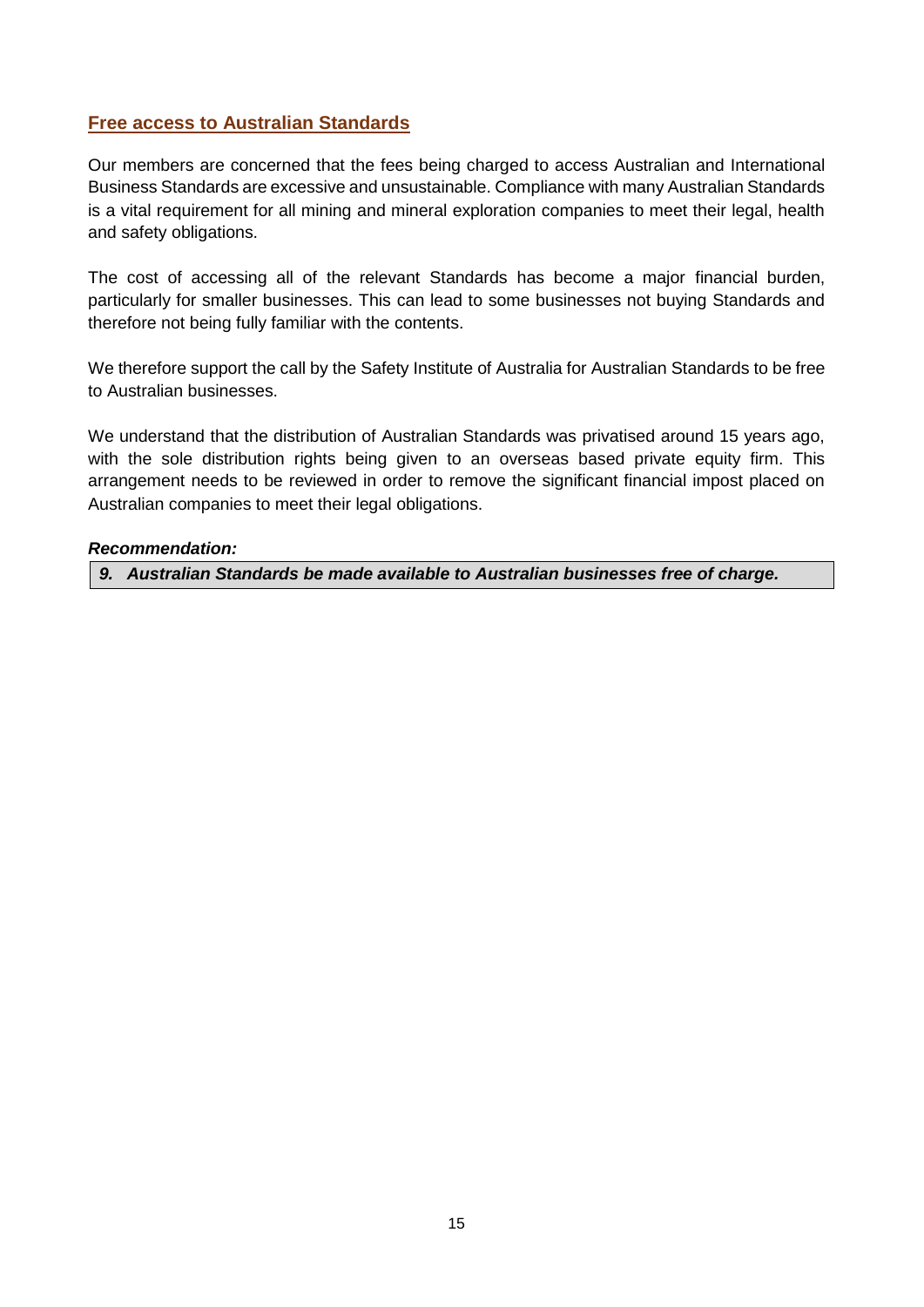## <span id="page-15-0"></span>**APPENDIX**



Table 2 – Number of gold mines



Table 1 – Australia`s share of global production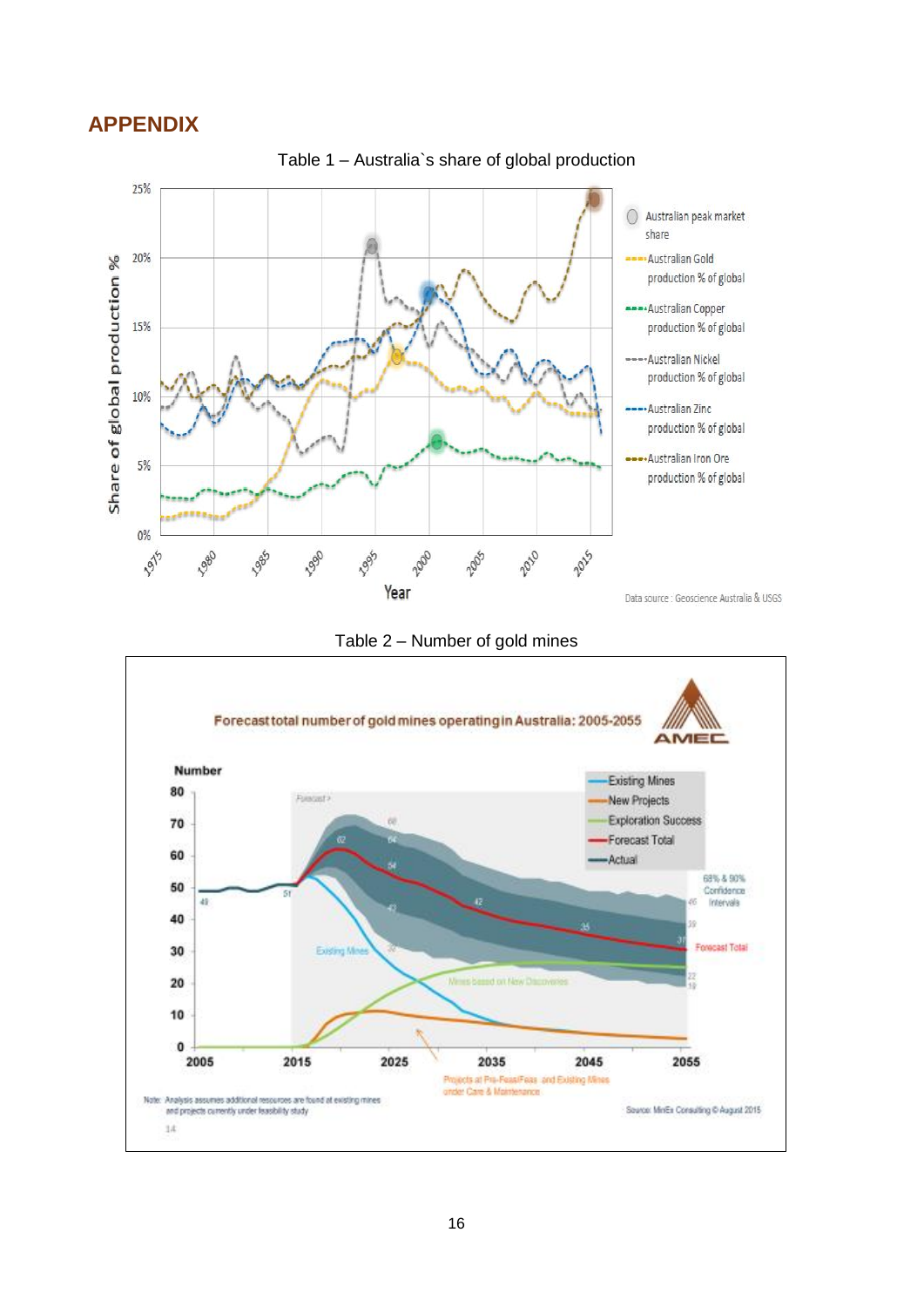





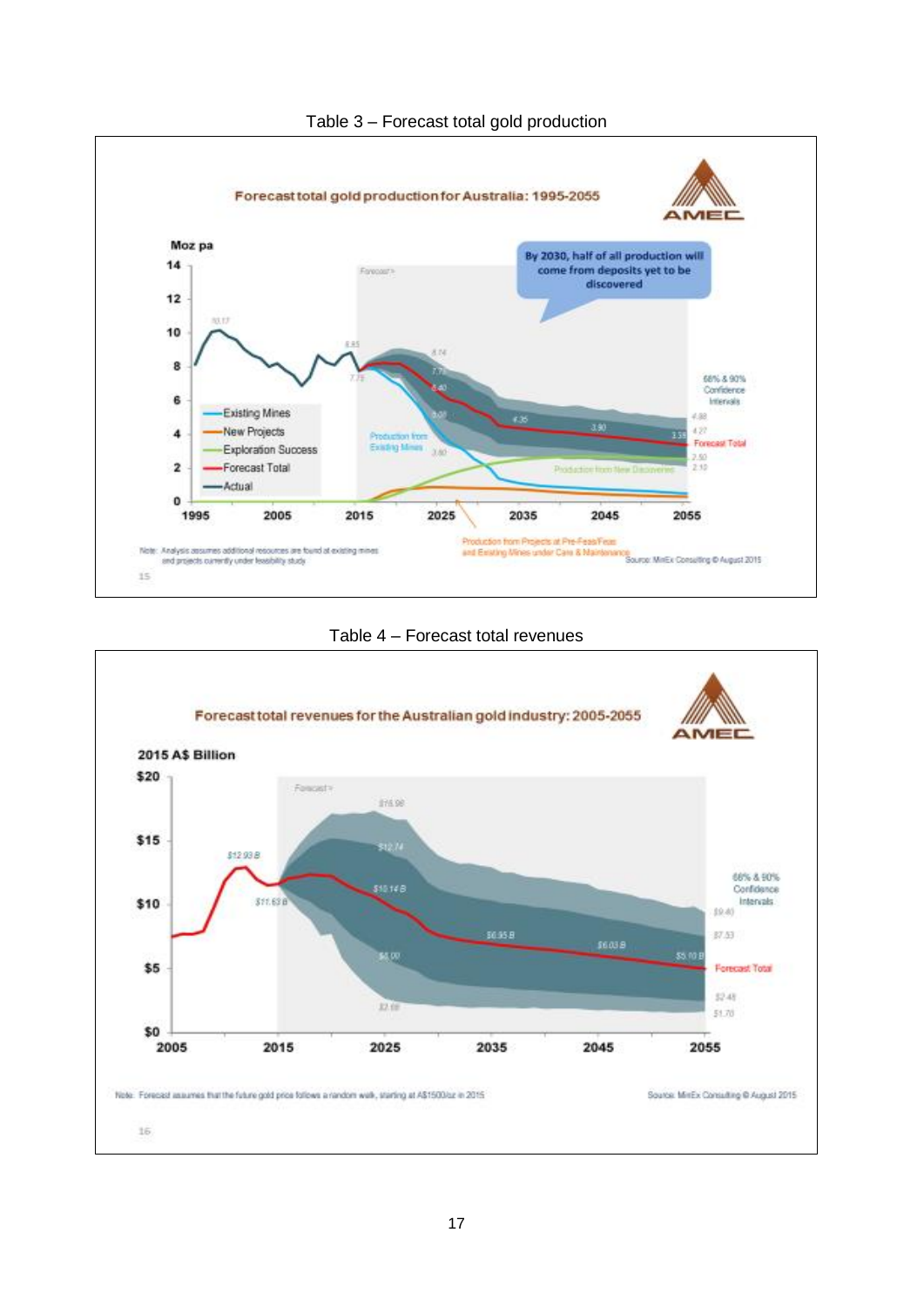





Table 6 – Share of mineral exploration expenditure

*Original Data*